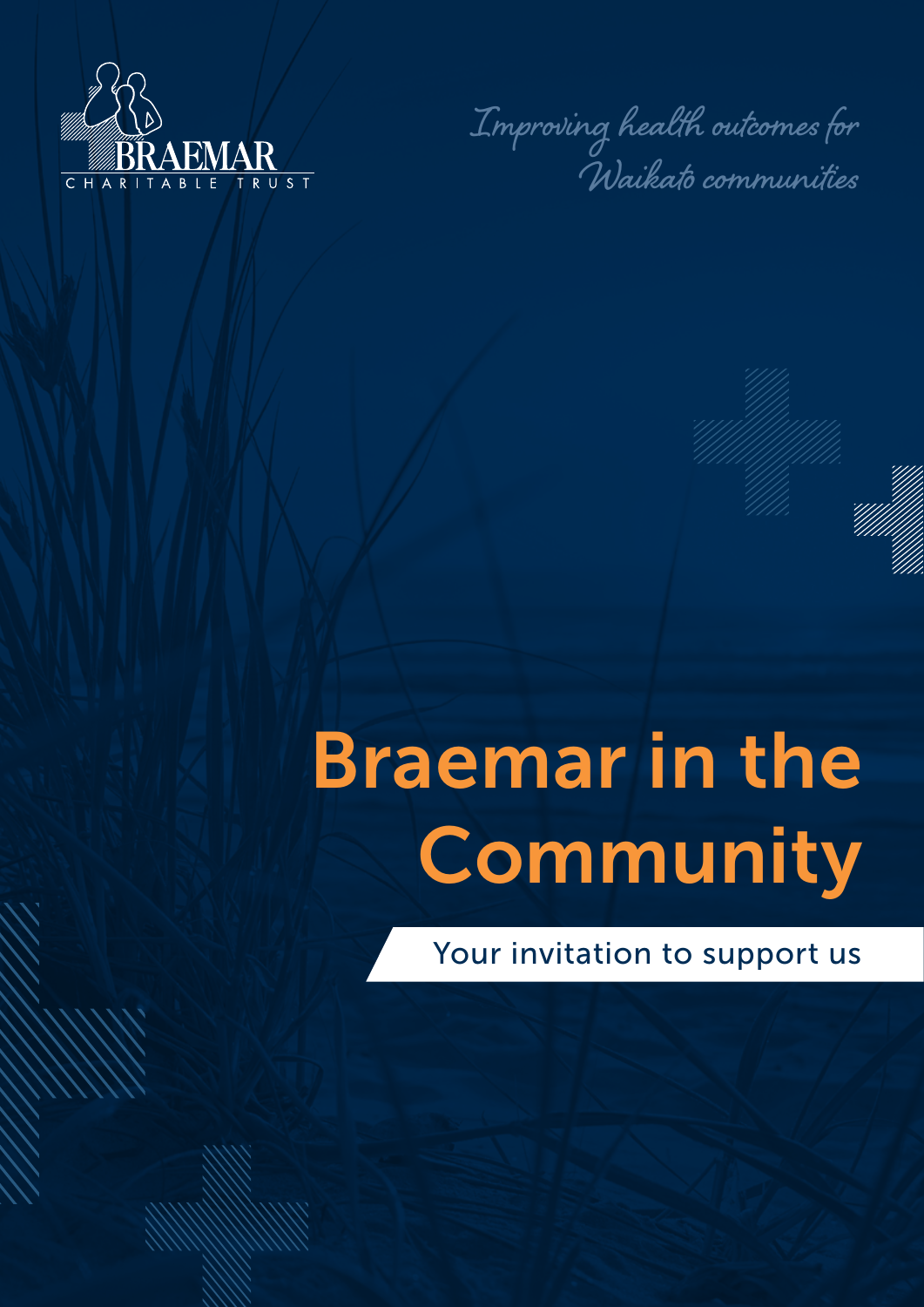### You may have heard of Braemar Hospital, but you may not know that it is owned by the Braemar Charitable Trust.

Established in 1971, the vision of Braemar Charitable Trust is "to improve health outcomes for Waikato communities".





In pursuit of this vision, our focus in the community covers four focus areas, each delivering outcomes aligned to our charitable purpose.

| <b>Free or subsidised</b><br>medical assistance at<br><b>Braemar Hospital</b><br>achieved through the<br><b>Braemar Charitable</b><br><b>Surgery Programme</b> | For patients who:<br>• have little chance of having the<br>procedure performed in a timely way<br>at a public hospital<br>• and do not have private medical insurance,<br>ACC cover nor the means of covering the<br>cost of their treatment themselves |
|----------------------------------------------------------------------------------------------------------------------------------------------------------------|---------------------------------------------------------------------------------------------------------------------------------------------------------------------------------------------------------------------------------------------------------|
| <b>Contributing to<br/>Medical Research</b>                                                                                                                    | Providing funding and support for:<br>$\bullet$ Research<br>• Scholarships<br>• Workforce development                                                                                                                                                   |
| <b>Developing</b><br>Medical Knowledge                                                                                                                         | Providing funding for:<br>• Health sector related education<br>• Clinical professional development<br>• Health leadership development                                                                                                                   |
| Programmes<br>and Partnerships                                                                                                                                 | Funding organisations that are aligned<br>with our vision and are successfully<br>improving health outcomes in<br>our community.                                                                                                                        |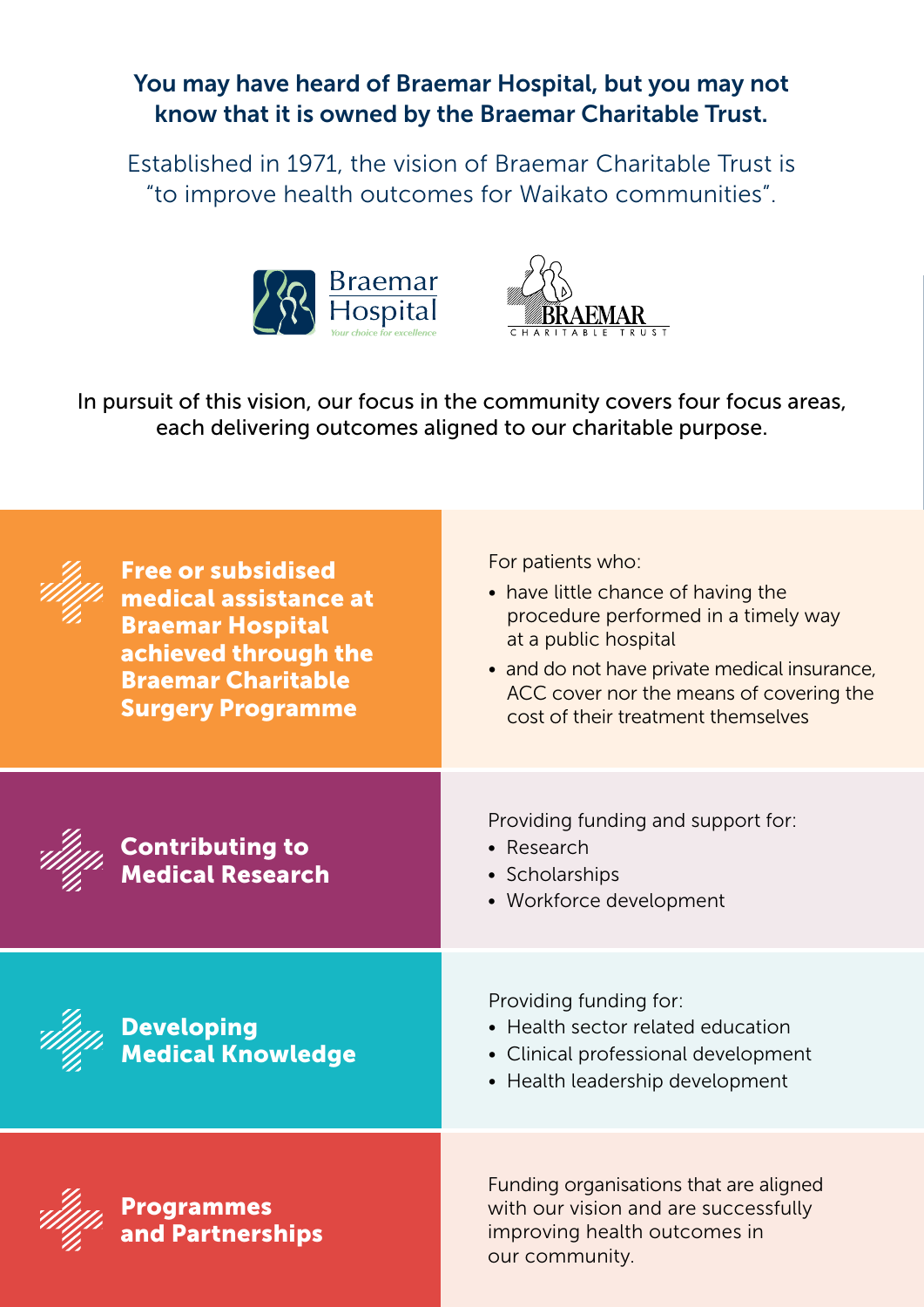

## You can help us do more

We invite community organisations, grant-makers, funders, philanthropists, patients and people in our community to help us do more.

### Here's how you can help:

- **Leave a Bequest** Your bequest will help to improve health outcomes in the Waikato. What a wonderful legacy! 1
- **Workplace giving** by establishing a workplace giving programme for the benefit of Braemar Charitable Trust, employees and businesses can work together to improve health outcomes. 2
- **Giving circles** Giving Circles bring people together to build a fund and enable change. They meet regularly, learn about their shared area of interest and decide where to target grants from their pooled funds. If you are already in a Giving Circle, then consider a donation to help us improve health outcomes in our community. 3
- **One off or multi year gifts.** We are always grateful to hear from people and organisations who may want to support our charitable work. 4

### How your funds will be used

At Braemar Charitable Trust we work hard to ensure your funds improve health outcomes in ways that are important to you. This means you can request your donation be used for one of four focus areas including medical research, health related scholarships or to enable us to perform more free surgical procedures primarily for those who are hardest to reach in our community.